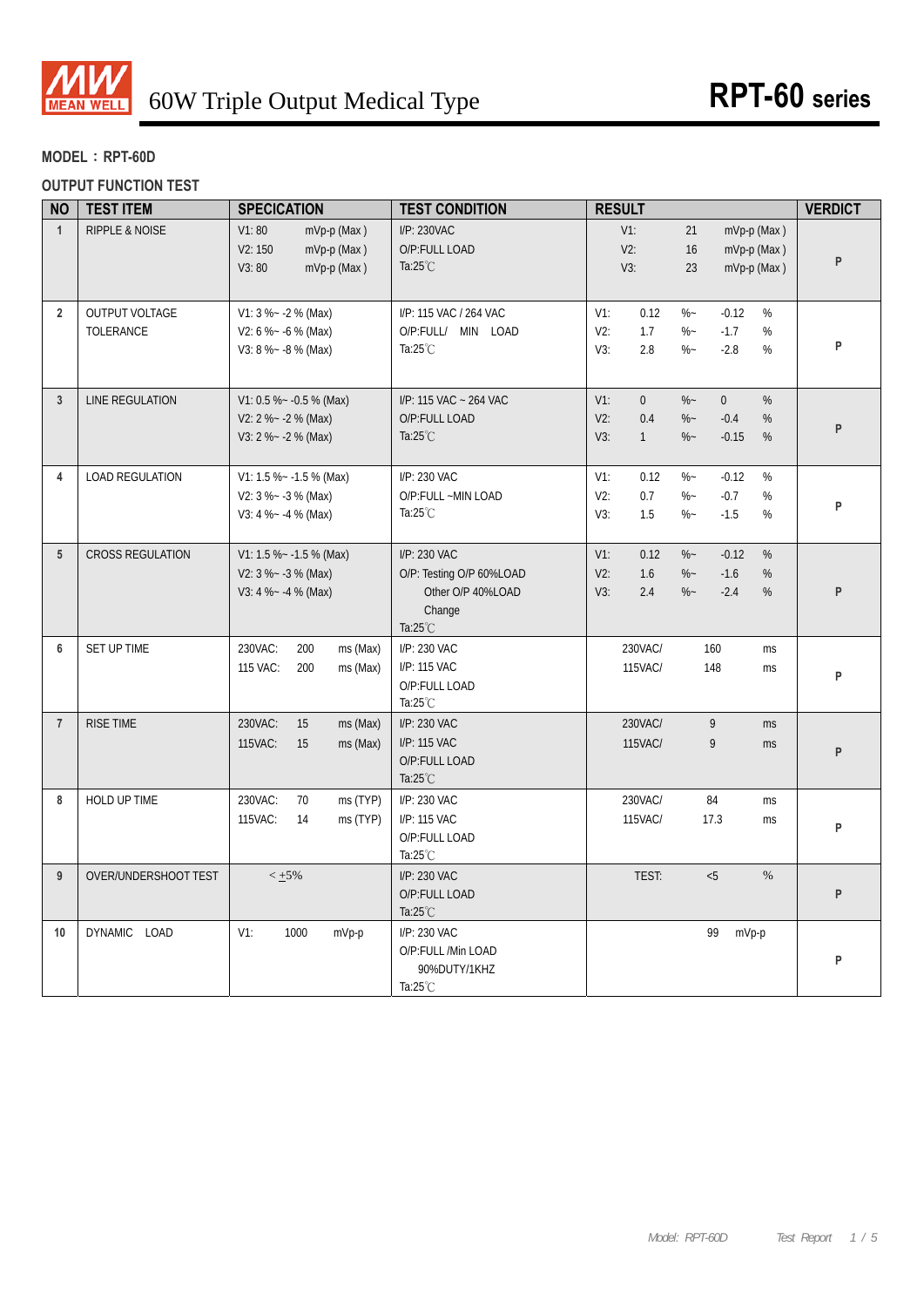

#### **INPUT FUNCTION TEST**

| <b>NO</b>      | <b>TEST ITEM</b>           | <b>SPECICATION</b>                                                   | <b>TEST CONDITION</b>                                                                                                                                                                        | <b>RESULT</b>                                                                              | <b>VERDICT</b> |
|----------------|----------------------------|----------------------------------------------------------------------|----------------------------------------------------------------------------------------------------------------------------------------------------------------------------------------------|--------------------------------------------------------------------------------------------|----------------|
| $\mathbf{1}$   | <b>INPUT VOLTAGE RANGE</b> | 90VAC~264 VAC                                                        | I/P:TESTING<br>O/P:FULL LOAD<br>Ta: $25^{\circ}$ C<br>$I/P$ :<br>LOW-LINE-3V=87V<br>HIGH-LINE+15%=300 V<br>O/P:FULL/MIN LOAD<br>ON: 30 Sec. OFF: 30 Sec 10MIN<br>(AC POWER ON/OFF NO DAMAGE) | 67V~264V<br><b>TEST: OK</b>                                                                | P              |
| $\overline{2}$ | INPUT FREQUENCY RANGE      | 47HZ ~63 HZ<br>NO DAMAGE OSC                                         | I/P: 90VAC ~ 264 VAC<br>O/P:FULL~MIN LOAD<br>Ta: $25^{\circ}$ C                                                                                                                              | TEST: OK                                                                                   | P              |
| 3              | <b>EFFICIENCY</b>          | 79% (TYP)                                                            | I/P: 230 VAC<br>O/P:FULL LOAD<br>Ta: $25^{\circ}$ C                                                                                                                                          | 79.9%                                                                                      | P              |
| 4              | <b>INPUT CURRENT</b>       | 0.7<br>230V/<br>A (TYP)<br>115V/<br>A (TYP)<br>1.1                   | I/P: 230 VAC<br>I/P: 115 VAC<br>O/P:FULL LOAD<br>Ta: $25^{\circ}$ C                                                                                                                          | A/230 VAC<br>$=$<br>0.62<br>0.94<br>A/ 115 VAC<br>$=$                                      | P              |
| 5              | <b>INRUSH CURRENT</b>      | 230V/<br>60<br>A (TYP)<br>115V/<br>30<br>A(TYP)<br><b>COLD START</b> | I/P: 230 VAC<br>I/P: 115 VAC<br>O/P:FULL LOAD<br>Ta: $25^{\circ}$ C                                                                                                                          | A/ 230 VAC<br>$=$<br>58<br>A/ 115 VAC<br>$\vert$ =<br>27                                   | P              |
| 6              | <b>LEAKAGE CURRENT</b>     | uA/264 VAC<br>150<br>$\,<\,$<br>for<br>earth<br>leakage current      | I/P: 264 VAC<br>O/P:Min LOAD<br>Ta: $25^{\circ}$ C                                                                                                                                           | $L-FG$ :<br>117<br>uA<br>N-FG:<br>117<br>uA                                                | p              |
|                |                            | uA/264 VAC<br>100<br>$\,<\,$<br>for<br>touch<br>leakage current      | I/P: 264 VAC<br>O/P:Min LOAD<br>Ta: $25^{\circ}$ C                                                                                                                                           | $L-V+$ :<br>79<br>uA<br>$L-V$ :<br>79<br>uA<br>$N-V+$ :<br>79<br>uA<br>$N-V$ :<br>79<br>uA | p              |

### **PROTECTION FUNCTION TEST**

| <b>NO</b>      | <b>TEST ITEM</b>        | <b>SPECICATION</b>                     | <b>TEST CONDITION</b>                                              | <b>RESULT</b>                                               | <b>VERDICT</b> |
|----------------|-------------------------|----------------------------------------|--------------------------------------------------------------------|-------------------------------------------------------------|----------------|
|                | OVER LOAD PROTECTION    | 115%~150%                              | I/P: 230 VAC<br>I/P: 115 VAC<br>O/P:TESTING<br>Ta: $25^{\circ}$ C  | 134 %/ 230 VAC<br>131 %/ 115 VAC<br>Hiccup Mode             | P              |
| $\overline{2}$ | OVER VOLTAGE PROTECTION | CH1: 5.75V ~ 6.75V                     | I/P: 230 VAC<br>I/P: 115 VAC<br>O/P:MIN LOAD<br>Ta: $25^{\circ}$ C | 6.4 V/ 230 VAC<br>6.7 V/ 115 VAC<br>Shunt down Re- power ON | D              |
| 3              | SHORT PROTECTION        | SHORT EVERY OUTPUT<br>1 HOUR NO DAMAGE | I/P: 264 VAC<br>O/P:FULL LOAD<br>Ta: $25^{\circ}$ C                | NO DAMAGE<br>Hiccup Mode                                    | P              |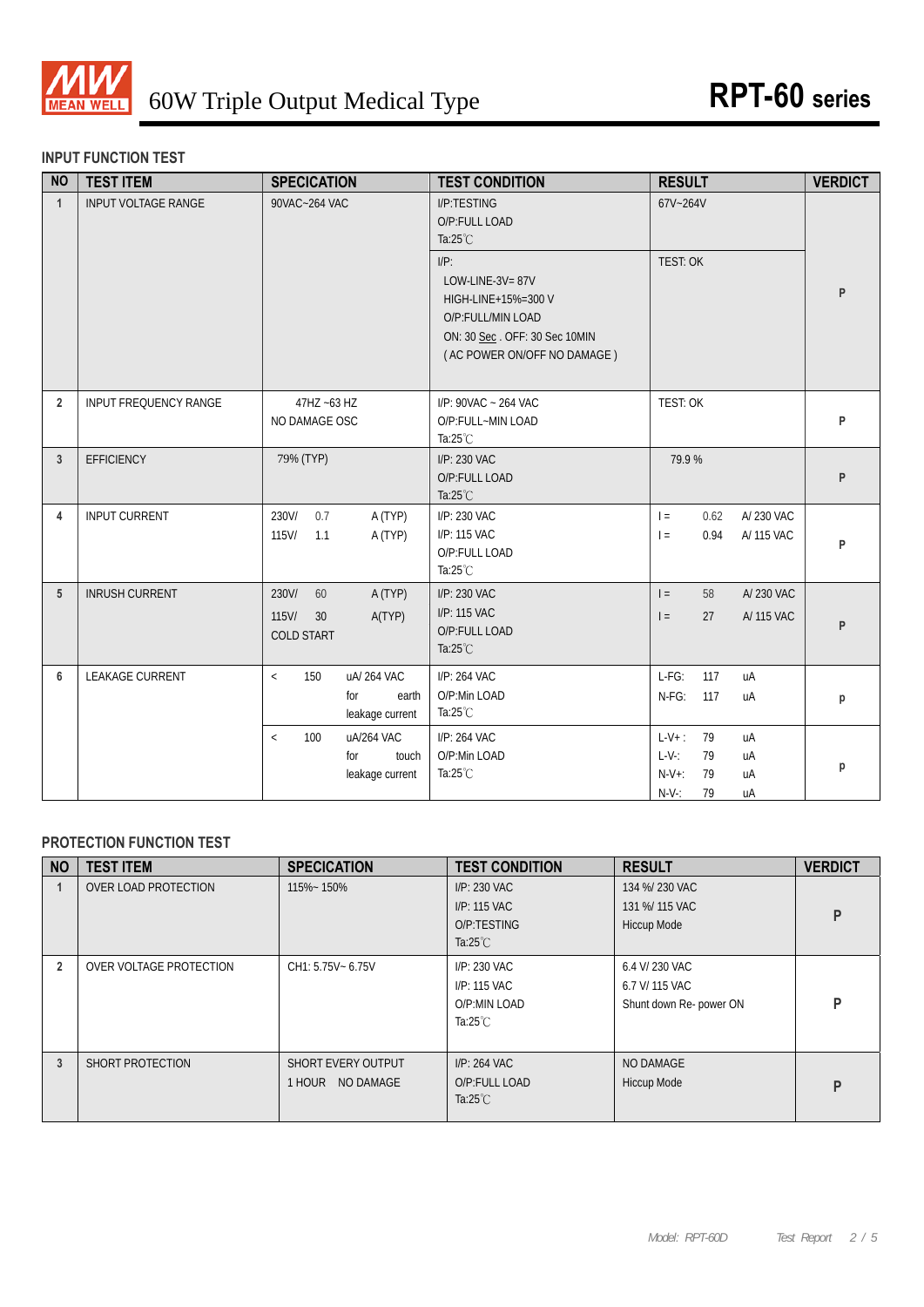

### **ENVIRONMENT TEST**

| <b>NO</b>      | <b>TEST ITEM</b>        | <b>SPECICATION</b>     |                                           | <b>TEST CONDITION</b>                    |                  | <b>RESULT</b> |                           | <b>VERDICT</b> |
|----------------|-------------------------|------------------------|-------------------------------------------|------------------------------------------|------------------|---------------|---------------------------|----------------|
| $\mathbf{1}$   | TEMPERATURE RISE TEST   | MODEL: RPT-60A         |                                           |                                          |                  |               |                           |                |
|                |                         |                        | 1. ROOM AMBIENT BURN-IN: 1HRS             |                                          |                  |               |                           |                |
|                |                         |                        | I/P: 230VAC O/P: FULL LOAD Ta= 29.5 °C    |                                          |                  |               |                           |                |
|                |                         |                        | 2. HIGH AMBIENT BURN-IN: 2 HRS            |                                          |                  |               |                           |                |
|                |                         |                        | I/P: 230VAC O/P: FULL LOAD Ta= 39.6°C     |                                          |                  |               |                           |                |
|                |                         |                        |                                           |                                          |                  |               |                           |                |
|                |                         |                        |                                           |                                          |                  |               | ROOM AMBIENT HIGH AMBIENT |                |
|                |                         | <b>NO</b>              | Position                                  | P/N                                      | Ta= 29.5 $°C$    |               | Ta= $39.6$ °C             |                |
|                |                         | 1                      | LF1                                       | LF158                                    | 56.5°C           |               | 66.6°C                    |                |
|                |                         | $\overline{2}$         | BD <sub>1</sub>                           | US4K 4A/800V SHI                         | $59.3^{\circ}$ C |               | 68.6°C                    |                |
|                |                         | $\mathfrak{Z}$         | C <sub>5</sub>                            | 100U/400V NCC 105°C                      | 57.3°C           |               | 67.8°C                    |                |
|                |                         | $\overline{4}$         | T1 COIL                                   | <b>TF-1419 LS</b>                        | 76.4°C           |               | 87.3°C                    | P              |
|                |                         | 5                      | C <sub>36</sub>                           | 47U/50V RUB 105℃ YXF                     | 68.4°C           |               | 79.2°C                    |                |
|                |                         | 6                      | ZD <sub>1</sub>                           | P6KE100A PAN                             | 73.7°C           |               | 84.4°C                    |                |
|                |                         | $\tau$                 | Q <sub>1</sub>                            | 2SK2545 6A/600V TOS                      | $95.4^{\circ}$   |               | 106.2°C                   |                |
|                |                         | 8                      | D <sub>1</sub>                            | EGP20J 2A/600V ZOW                       | 86.4°C           |               | $97.6^{\circ}$ C          |                |
|                |                         | 9                      | U1                                        | 1230D                                    | 63.0°C           |               | 76.2°C                    |                |
|                |                         | 10                     | D <sub>100</sub>                          | MBR20H100CT 20A/100V                     | 102.6°C          |               | 112.6°C                   |                |
|                |                         | 11                     | D <sub>200</sub>                          | YG805C10R 20A/100V FUJI                  | 93.8°C<br>93.4°C |               | 103.0°C<br>101.6°C        |                |
|                |                         | 12                     | D300<br>C <sub>105</sub>                  | 31DQ10 3A/100V<br>1800U/10V RUB 105℃ ZLH | $81.1^{\circ}$ C |               | $91.6^{\circ}$ C          |                |
|                |                         | 13                     | C <sub>205</sub>                          | 390U/35V RUB 105°C ZLH                   | 83.9°C           |               | 94.4°C                    |                |
|                |                         | 14<br>15               | C305                                      | 470U/16V NCC 105°C KY                    | 72.6°C           |               | 84.4°C                    |                |
|                |                         |                        |                                           |                                          |                  |               |                           |                |
| $\overline{2}$ | OVER LOAD BURN-IN TEST  | NO DAMAGE              |                                           | $I/P$ : 230 VAC                          |                  | TEST: OK      |                           |                |
|                |                         | 1 HOUR (MIN)           |                                           | O/P: V1=5.7A V2=2.5A V3=0.55A            |                  |               |                           | P              |
|                |                         |                        |                                           | Ta: $25^{\circ}$ C                       |                  |               |                           |                |
| 3              | LOW TEMPERATURE         |                        | TURN ON AFTER 2 HOUR                      | I/P: 230 VAC                             |                  | TEST: OK      |                           |                |
|                | TURN ON TEST            |                        |                                           | O/P: 100% LOAD                           |                  |               |                           | P              |
|                |                         |                        |                                           | Ta= $-20^{\circ}$ C                      |                  |               |                           |                |
| $\overline{4}$ | <b>HIGH HUMIDITY</b>    | AFTER 12 HOURS         |                                           | I/P: 272 VAC                             |                  | TEST: OK      |                           |                |
|                | <b>HIGH TEMPERATURE</b> | IN CHAMBER ON          |                                           | O/P:FULL LOAD                            |                  |               |                           | P              |
|                | HIGH VOLTAGE            | CONTROL 40°C           |                                           | Ta= $40^{\circ}$ C                       |                  |               |                           |                |
|                | TURN ON TEST            | NO DAMAGE              |                                           | HUMIDITY= 95 %R.H                        |                  |               |                           |                |
| 5              | TEMPERATURE             | $+0.03\%$ (0~50°C)     |                                           | I/P: 230 VAC                             |                  |               | $+0.01\%(0-50^{\circ}C)$  | P              |
|                | COEFFICIENT             |                        |                                           | O/P:FULL LOAD                            |                  |               |                           |                |
| $6\phantom{1}$ | <b>VIBRATION TEST</b>   | 1 Carton & 1 Set       |                                           |                                          |                  | TEST: OK      |                           |                |
|                |                         |                        | (1) Waveform: Sine Wave                   |                                          |                  |               |                           |                |
|                |                         |                        | (2) Frequency: 10~500Hz                   |                                          |                  |               |                           |                |
|                |                         | (4) Acceleration:2G    | (3) Sweep Time:10min/sweep cycle          |                                          |                  |               |                           | P              |
|                |                         |                        | (5) Test Time:1 hour in each axis (X.Y.Z) |                                          |                  |               |                           |                |
|                |                         | (6) Ta: $25^{\circ}$ C |                                           |                                          |                  |               |                           |                |
|                |                         |                        |                                           |                                          |                  |               |                           |                |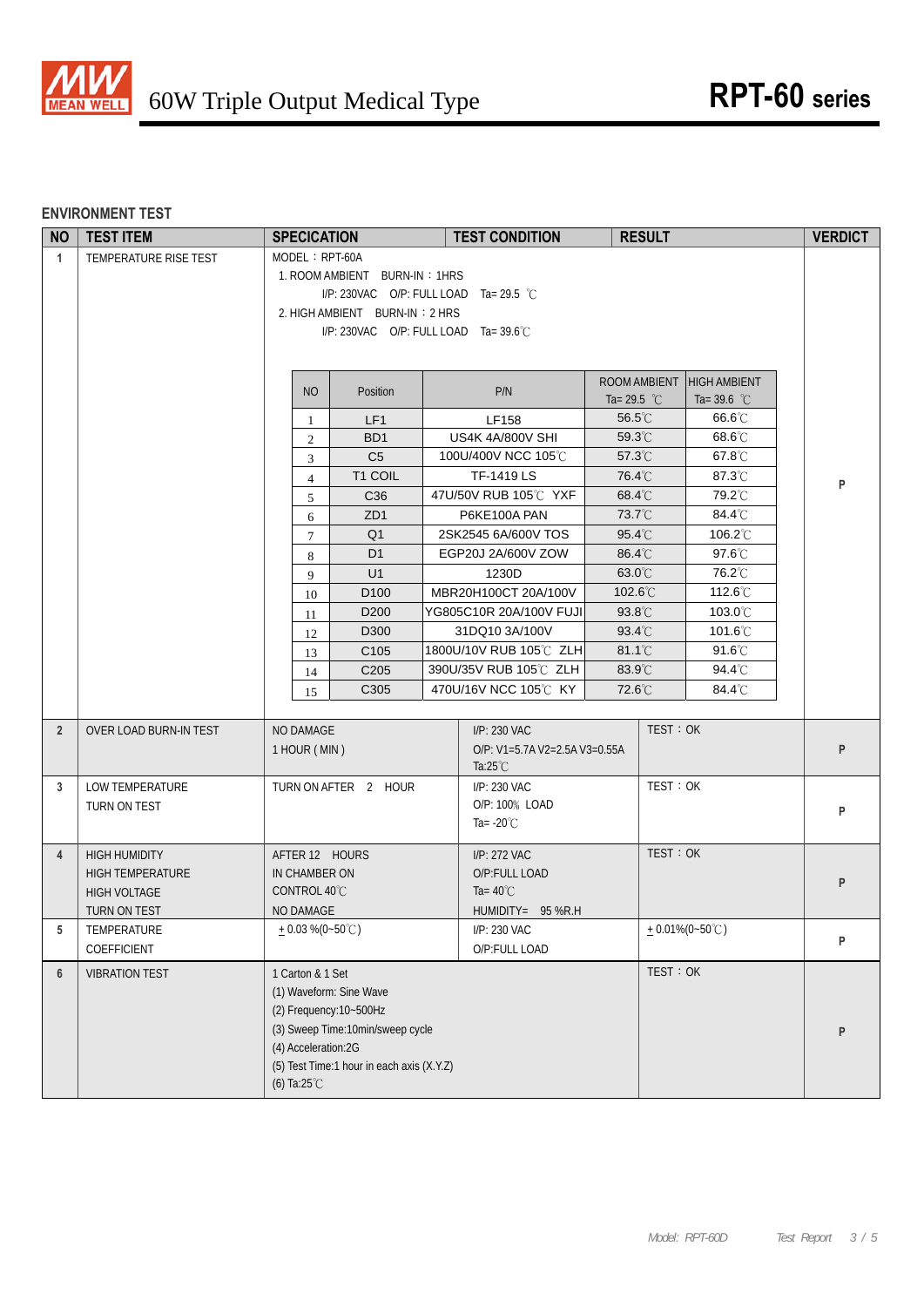

# **SAFETY TEST**

| <b>NO</b>      | <b>TEST ITEM</b>            | <b>SPECICATION</b>                                                                                 | <b>TEST CONDITION</b>                                                                                                  | <b>RESULT</b>                                        |                                        | <b>VERDICT</b> |
|----------------|-----------------------------|----------------------------------------------------------------------------------------------------|------------------------------------------------------------------------------------------------------------------------|------------------------------------------------------|----------------------------------------|----------------|
| 1              | WITHSTAND VOLTAGE           | $I/P$ -O/P: 4 KVAC/min<br>I/P-FG: 2 KVAC/min<br>O/P-FG: 1.5 KVAC/min                               | $I/P$ -O/P: 4.2 KVAC/min<br>$I/P$ - $F$ G: 2.4 KVAC/min<br>O/P-FG: 1.8 KVAC/min<br>Ta: $25^{\circ}$ C                  | $I/P$ -O/P:<br>$I/P-FG$ :<br>$O/P-FG$ :<br>NO DAMAGE | 2.14<br>mA<br>mA<br>1.49<br>1.54<br>mA | P              |
| $\overline{2}$ | <b>ISOLATION RESISTANCE</b> | $I/P$ -O/P:500VDC>100M $\Omega$<br>$I/P-FG: 500VDC > 100M\Omega$<br>$O/P$ -FG:500VDC>100M $\Omega$ | <b>VDC</b><br>$I/P$ - $O/P$ :<br>500<br>$I/P-FG$ :<br><b>VDC</b><br>500<br>$O/P-FG$ :<br>500 VDC<br>Ta: $25^{\circ}$ C | $I/P-O/P$ :<br>$I/P-FG$ :<br>$O/P-FG$ :<br>NO DAMAGE | GΩ<br>30<br>GΩ<br>30<br>GΩ<br>30       | P              |
| 3              | <b>GROUNDING CONTINUITY</b> | FG(PE) TO CHASSIS<br>OR TRACE < $100 \text{ m}\Omega$                                              | $40$ A $/$ 2min<br>Ta:25 $°C$                                                                                          | 3                                                    | $m\Omega$                              | P              |
| $\overline{4}$ | APPROVAL                    | TUV: Certificate NO : R 50112371<br>UL: File $NO$ : E227340                                        |                                                                                                                        |                                                      |                                        | P              |

# **E.M.C TEST**

| <b>NO</b>      | <b>TEST ITEM</b>                              | <b>SPECICATION</b>                                        | <b>TEST CONDITION</b>                                          | <b>RESULT</b>                        | <b>VERDICT</b> |
|----------------|-----------------------------------------------|-----------------------------------------------------------|----------------------------------------------------------------|--------------------------------------|----------------|
| 1              | <b>HARMONIC</b>                               | EN61000-3-2<br><b>CLASS A</b>                             | I/P: 230 VAC/50HZ<br>O/P:FULL LOAD<br>Ta: $25^{\circ}$ C       | <b>PASS</b>                          | P              |
| $\overline{2}$ | <b>CONDUCTION</b>                             | EN55022 EN55011<br><b>CLASS B</b>                         | I/P: 230 VAC (50HZ)<br>O/P:FULL/50% LOAD<br>Ta: $25^{\circ}$ C | <b>PASS</b><br>Test by certified Lab | P              |
| 3              | <b>RADIATION</b>                              | EN55022 EN55011<br><b>CLASS B</b>                         | I/P: 230 VAC (50HZ)<br>O/P:FULL LOAD<br>Ta: $25^{\circ}$ C     | <b>PASS</b><br>Test by certified Lab | P              |
| $\overline{4}$ | E.S.D                                         | EN61000-4-2<br><b>MEDICAL</b><br>AIR:8KV / Contact:6KV    | I/P: 230 VAC/50HZ<br>O/P:FULL LOAD<br>Ta: $25^{\circ}$ C       | CRITERIA A                           | P              |
| 5              | E.F.T                                         | EN61000-4-4<br><b>MEDICAL</b><br><b>INPUT: 2KV</b>        | I/P: 230 VAC/50HZ<br>O/P:FULL LOAD<br>Ta: $25^{\circ}$ C       | CRITERIA A                           | P              |
| $6\phantom{1}$ | <b>SURGE</b>                                  | IEC61000-4-5<br><b>MEDICAL</b><br>$L-N:1KV$<br>L,N-PE:2KV | I/P: 230 VAC/50HZ<br>O/P:FULL LOAD<br>Ta: $25^{\circ}$ C       | CRITERIA A                           | р              |
| $\overline{7}$ | Test by certified Lab $&$ Test Report Prepare |                                                           |                                                                |                                      |                |

## **M.T.B.F & LIFE CYCLE CALCULATION**

| <b>NO</b> | <b>TEST ITEM</b>        | <b>SPECICATION</b>                                                           | <b>TEST CONDITION</b>                                                                                  | <b>RESULT</b> | <b>VERDICT</b> |
|-----------|-------------------------|------------------------------------------------------------------------------|--------------------------------------------------------------------------------------------------------|---------------|----------------|
|           | CAPACITOR<br>LIFE CYCLE | SUPPOSE C105 IS THE MOST CRITICAL COMPONENT<br>I/P: 230VAC<br>$I/P: 230$ VAC | O/P:FULL LOAD Ta= 25 °C LIFE TIME= 77256 HRS<br>O/P:FULL LOAD Ta= 50 $^{\circ}$ C LIFE TIME= 26543 HRS |               |                |
|           | <b>MTBF</b>             | MIL-HDBK-217F NOTICES2 PARTS COUNT<br>TOTAL FAILURE RATE: 677.8K HRS         |                                                                                                        |               |                |